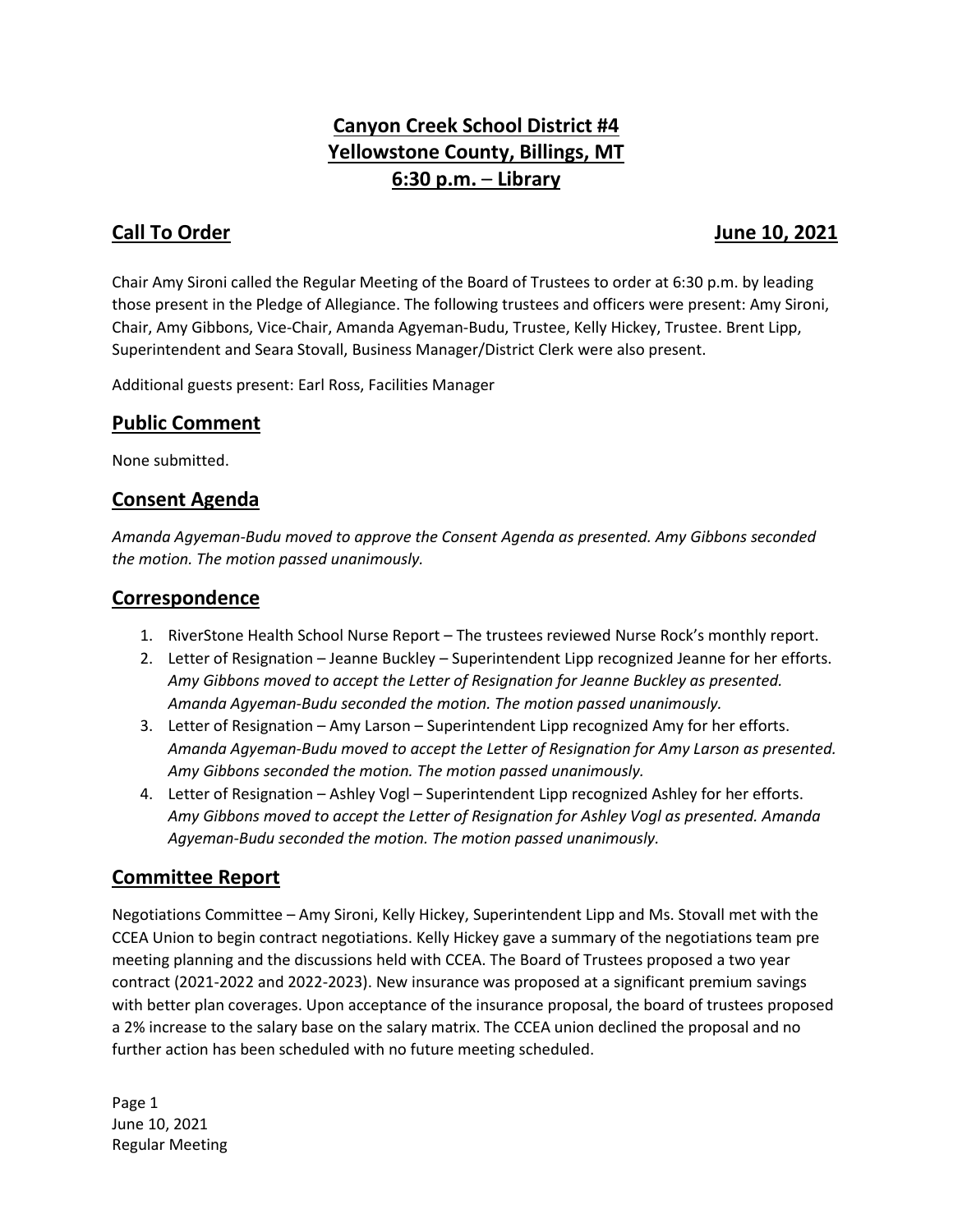Amanda inquired why the Union declined the consensus process method since we have reverted back to an outdated negotiation method. The conflict from the Union when they declined the consensus process method was due to lack of availability of participation from the Union. When we met for our first negotiations session, not only the three committee Union members were present but a total of nine teachers were present. This is conflicting with the reason why the Union declined the consensus process method.

It was noted that there was minimal assistance from the teaching staff to work for the passing of the levy. The passing of the levy is what would help fund the raises to the teaching staff. The buy-in efforts put forth have been conflicting with the "wants" of the certified staff. Another item discussed was the Union declining the request from the trustees and administration to allow a SPED teacher to be hired at a higher step on the matrix in order to fill a position that had been open for an entire year. The District and students as a whole, would have benefited significantly from the hire but the Union declined the request.

# **Administrative Report**

- Superintendent's Report-
	- 1. Facility Projects Superintendent Lipp shared details to the following facility projects.
		- a. Gym Floor resurfacing is being completed this month.
		- b. New Refrigerator Unit Through a school nutrition equipment assistance grant, the school purchased a new 2-door refrigeration unit.
	- 2. Staffing / Interviewing Superintendent Lipp shared that certified staff interviews and paraprofessional interviews are actively taking place. Superintendent Lipp shared some specific student numbers per class and staffing assignments. The data was portraying anticipated numbers per grade level.
	- 3. Online Employment Applications Superintendent Lipp shared that Aaron Dantic of Rimrock Tech has completed the coding for both the Certified and Classified Employment applications. The applications are now live on the school website.
	- 4. Online New Student Application Superintendent Lipp shared that Aaron Dantic of Rimrock Tech has completed the coding for the New Student application. The application is now live on the school website.
	- 5. After School Tutoring Program Superintendent Lipp shared that we are working towards a possible 2-year program, utilizing ESSER III funds. The goal is to provide additional assistance to any student who requests additional support.
	- 6. ESSER Funding Superintendent Lipp shared that we are currently and actively working the budgets.
	- 7. Taking Some Time Away Superintendent Lipp shared that he is taking vacation from June 16<sup>th</sup> – June 30<sup>th</sup>.

# **Old Business**

A. Open Board Trustee Position recruitment status update was given. There is currently an unexpired one-year term still vacant with no known interests.

Page 2 June 10, 2021 Regular Meeting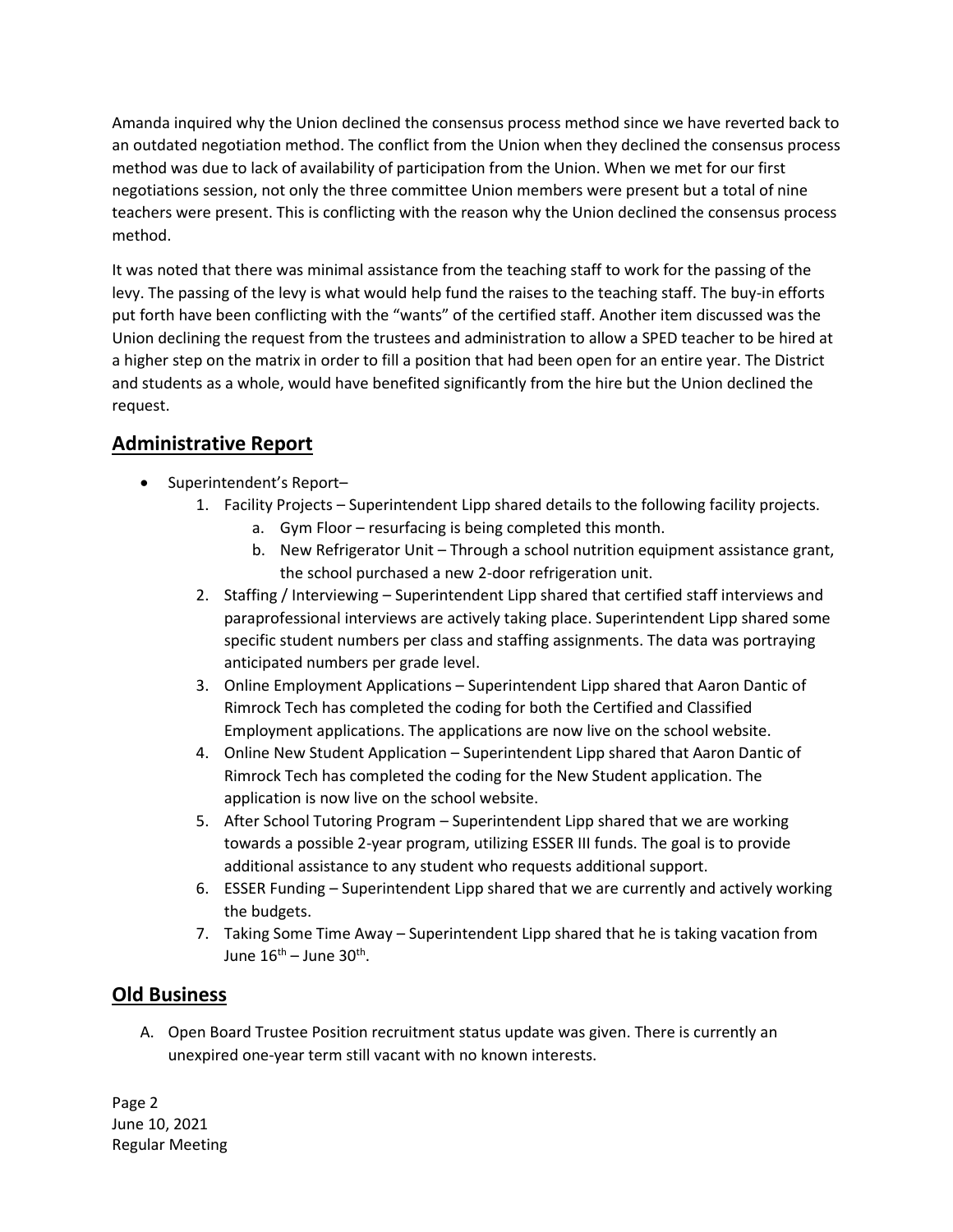- B. ESSER II Funding Expenditures
	- a. Contract for Replacement of Primary Wing Furnaces There was detailed discussion on the existing furnace brands and correlating BTU's, an additional Carrier brand bid and an explanation from Comfort Heating and Air Conditioning on their proposed BTU's per furnace. All four bids were discussed and compared in detail. It was decided that the Lennox brand bids would be disregarded due to the potential of parts limitations due to the proprietary suppliers of that brand. The discussion continued in comparison between Comfort Heating and Air Conditioning, LLC and Wambeke Air & Mechanical, LLC. A significant concern is service after installation. The location of Comfort Heating and Air Conditioning, LLC in relation to the school and the response time if there was a service issue, was a deciding factor.

*Amy Gibbons made a motion to accept the bid from Comfort Heating and Air Conditioning, LLC to replace the Primary Wing Furnaces, contingent upon the BTU's being appropriately sized for the rooms as presented. Kelly Hickey seconded the motion. The motion passed with three yes votes – Amy Sironi, Amy Gibbons and Kelly Hickey. Amanda Agyeman-Budu voted no due to concerns of the BTU ratings proposed in the Comfort Heating and Air Conditioning, LLC bid.* 

#### **New Business**

- A. New Hires
	- a. Devan Farrar Certified Teacher Discussion was held. Superintendent Lipp noted that she has 3 years' experience as a teacher. *Amanda Agyeman-Budu made a motion to hire Devan Farrar as a 1.0 FTE teacher for the 2021-2022 school year at a BA 4. Kelly Hickey seconded the motion. The motion passed unanimously.*
	- b. Madison Wingerter Certified Teacher Discussion was held. Superintendent Lipp noted that she is a beginning teacher. *Amy Gibbons made a motion to hire Madison Wingerter as a 1.0 FTE teacher for the*

*2021-2022 school year at a BA 1. Kelly Hickey seconded the motion. The motion passed unanimously.*

- c. Kirsten Weatherford Classified Paraprofessional Discussion was held. Superintendent Lipp noted that she previously worked for Canyon Creek School and since leaving has been employed by the Laurel School District as a Lead Secretary. *Amanda Agyeman-Budu made a motion to hire Kirsten Weatherford as a Paraprofessional for the 2021-2022 school year as presented. Amy Gibbons seconded the motion. The motion passed unanimously.*
- B. MSGIA Worker's Compensation Renewal Rates FY22 Discussion was held. Ms. Stovall shared that the FY22 rates increased over the FY21 rates. The worker's compensation rate for the Teachers, Professionals will be 0.48. The existing rate for the Teachers, Professionals code is 0.47. The worker's compensation rate for All Other (custodial / kitchen) will be 6.20. The existing rate for All Other (custodial / kitchen) code is 5.76. During FY21 year to date, there has been one

Page 3 June 10, 2021 Regular Meeting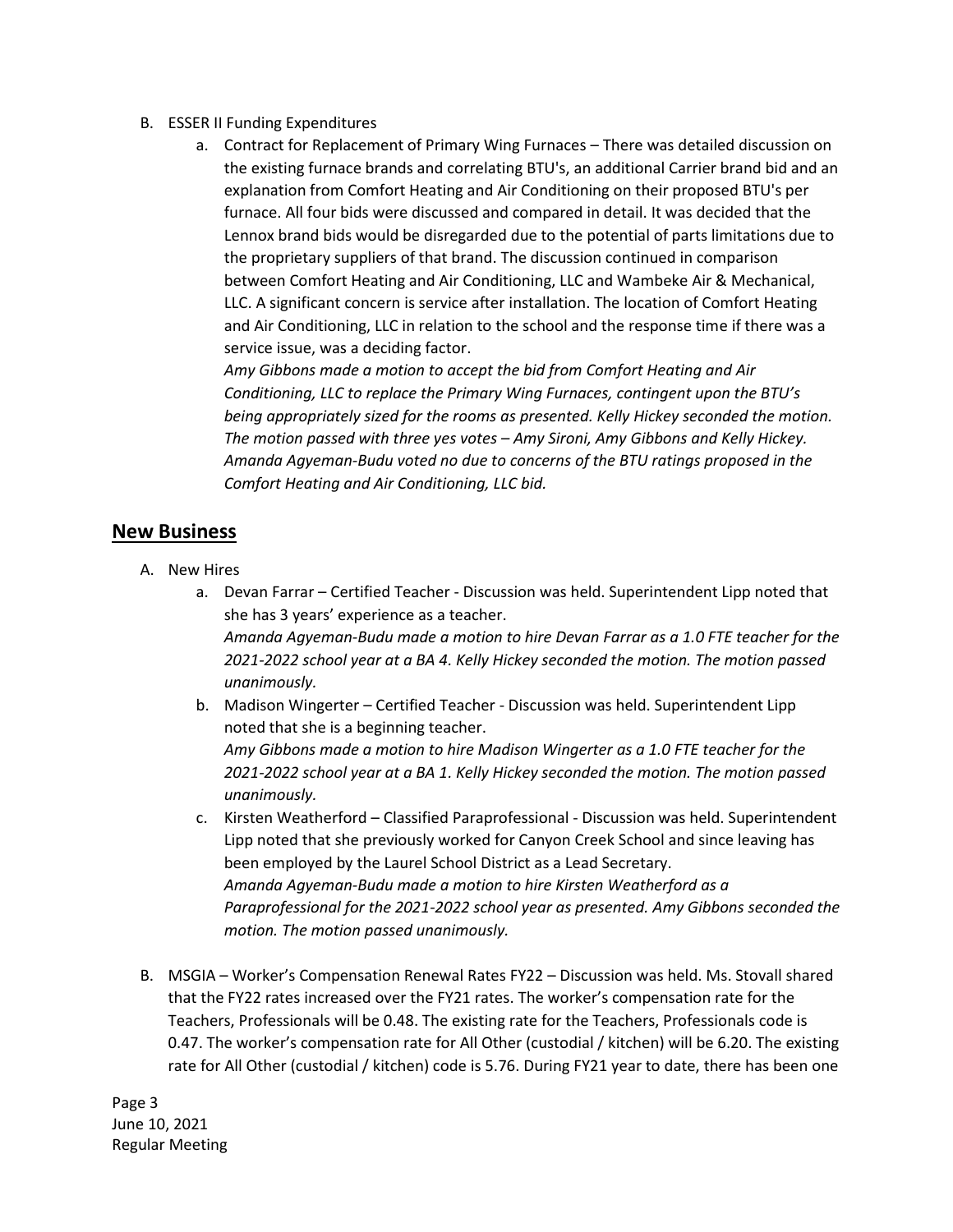worker's compensation claim with zero loss of work hours or financial impact to the district.

- C. MTSUIP Unemployment Insurance Renewal Rates FY22 Discussion was held. Ms. Stovall shared that the tax rate for unemployment will remain at 0.34%, same as the current year rate. This was surprising as there were unemployment claims paid out due to the pandemic.
- D. MSPLIP Property and Liability Insurance Renewal Rates FY22 Discussion was held. Ms. Stovall shared that the District policy premiums will increase 16%. The driver of this increase is due to the 06/24/2019 claim, resulting in the settlement to four teachers and incurred legal fees due to a complaint against the district for board meeting violations. This claim will stay on our policy history for five years and will remain in the calculation through 2024.
- E. First Student Contract for Busing Services FY22 –Discussion was held. Superintendent Lipp reported on his visit to First Student to voice the District's unhappiness with their services in FY21. Through communications with other Superintendent's there are issues for all Districts with bus services being able to find drivers. They promised change and improvements to their services. The District will continue to monitor their performance to make sure they are meeting the needs of the District.

*Amy Gibbons made a motion to approve the First Student – Contract for Busing Services for FY22 as presented. Amanda Agyeman-Budu seconded the motion. The motion passed unanimously.*

F. Joint Advisory Board Member Appointment FY22 – Discussion was held. Superintendent Lipp shared that this is an annual requirement of the Yellowstone-West / Carbon County Special Services Cooperative in which the District must appoint a member to represent the Canyon Creek School District.

*Amanda Agyeman-Budu made a motion to appoint Superintendent Lipp as our District representative on the Joint Advisory Board as presented. Amy Gibbons seconded the motion. The motion passed unanimously.*

G. ESSER II Budget – Discussion was held. Ms. Stovall presented the proposed budget, noting that the final numbers would reflect the action taken to accept the contract for the Primary Wing Furnace replacement. With that finalized, the budget projects include the gym boiler replacement, replacement of the primary wing furnaces and repair/replacement of the gym auxiliary doors. The remaining budget funds include the Indirect Cost Rate of 7.05% and Covid related supplies.

*Amanda Agyeman-Budu made a motion to accept the ESSER II budget as presented. Amy Gibbons seconded the motion. The motion passed unanimously.*

H. ESSER III – Safe Return to School and Continuity of Services Plan – Discussion was held. Ms. Stovall shared that this plan is a requirement of the American Rescue Plan release of ESSER III funding. It must be approved and posted to the school website by June 24, 2021 for public comment.

*Amanda Agyeman-Budu made a motion to approve the Safe Return to School and Continuity of* 

Page 4 June 10, 2021 Regular Meeting